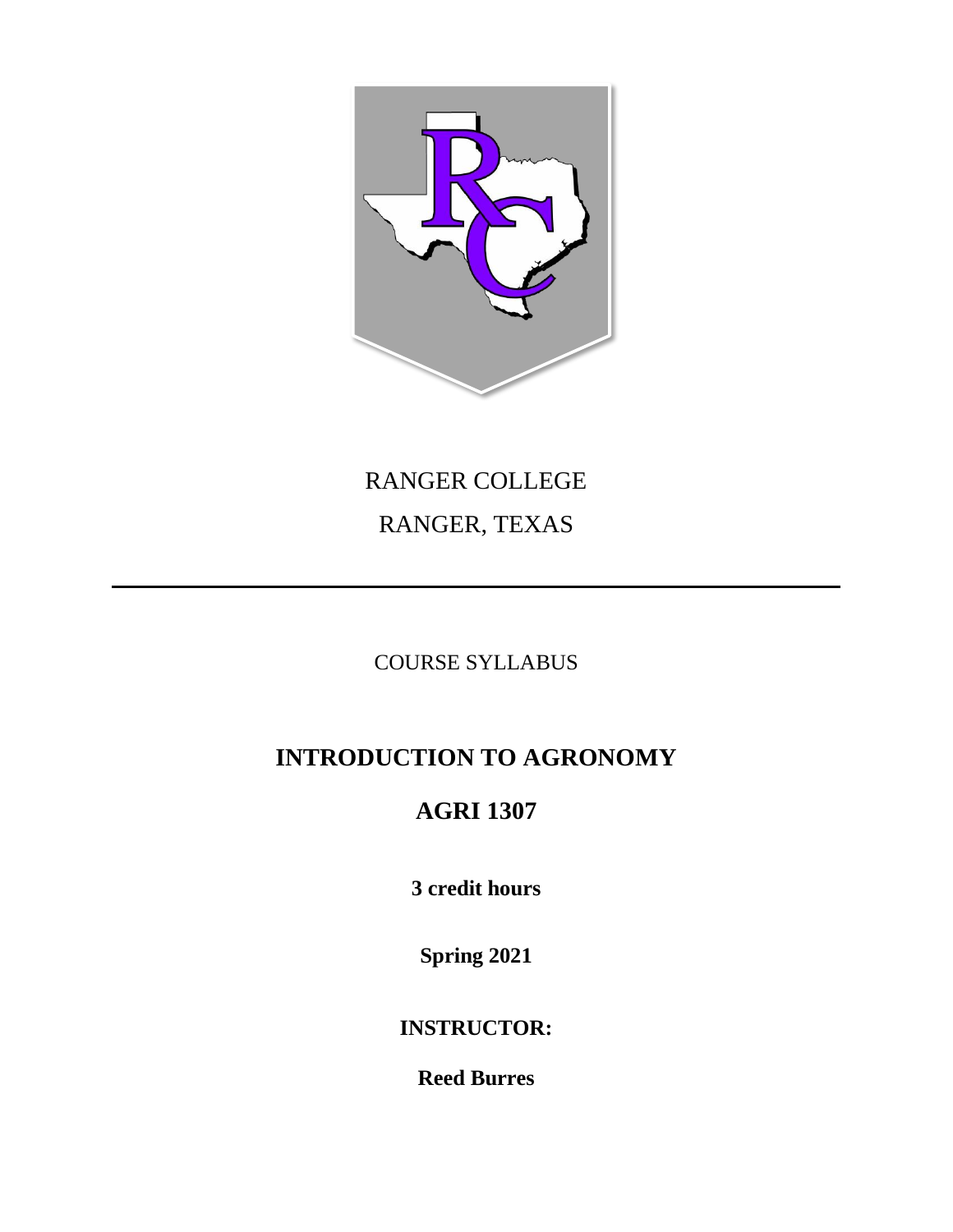| <b>INSTRUCTOR:</b> Reed Burres |                           |
|--------------------------------|---------------------------|
| EMAIL:                         | rburres@rangercollege.edu |
| <b>HOURS:</b>                  | By Email Appointment      |

#### **I. Course Description**

Upon completion of this course students will possess a foundation of knowledge in economic principles and their application to agricultural production, marketing, and consumption. These areas consist of: macro-economics, micro-economics, food industry, competitive environments, and international trade.

#### **II. Required Background or Prerequisite**

There are no prerequisites for this course, but a strong ability to read and a desire to learn about economic terms, principles and their application to agriculture will prove extremely helpful.

#### **III. Required Textbook and Course Materials**

Kristine M. Moncada, Craig C. Sheaffer. *Introduction to Agronomy, Food, Crops, and Environment*. Cengage Learning, 2012. ISBN 9781133521532.

#### **VIII. Methods of Instruction**

This is a multimedia class, and as such it will include lectures, assigned readings, discussions, PowerPoints, and more.

#### **IX. Methods of Assessment**

- **Quizzes (120 points)** Careful examination of readings is essential. Quizzes will assess your knowledge and understanding of what you have read and content covered during the lecture videos. NOTE: You are responsible for knowing the information in all of the readings even if I do not directly talk about all of it in classroom lectures and discussions.
- **Discussion Posts (120 points) –** Discussion posts serve as a great opportunity to get to know your classmates and discuss any questions that you might have prior to the exam. Discussion posts will be mandatory the week prior to the exams.
- **Quarterly Exams or Papers (120 points)**  There will be two quarterly exams focusing on concepts, principles, and terms covered during the period.
- **Midterm Exam (90 points)** -- There will be a midterm exam focusing on the information covered in previous weeks lectures, textbook chapters, and from exam 1.
- **Final Exam (90 points)** There will be a comprehensive final exam focusing on material covered throughout the semester. This will feature key concepts from each prior exam as well as material from the previous weeks. Course will be out of 540 points total.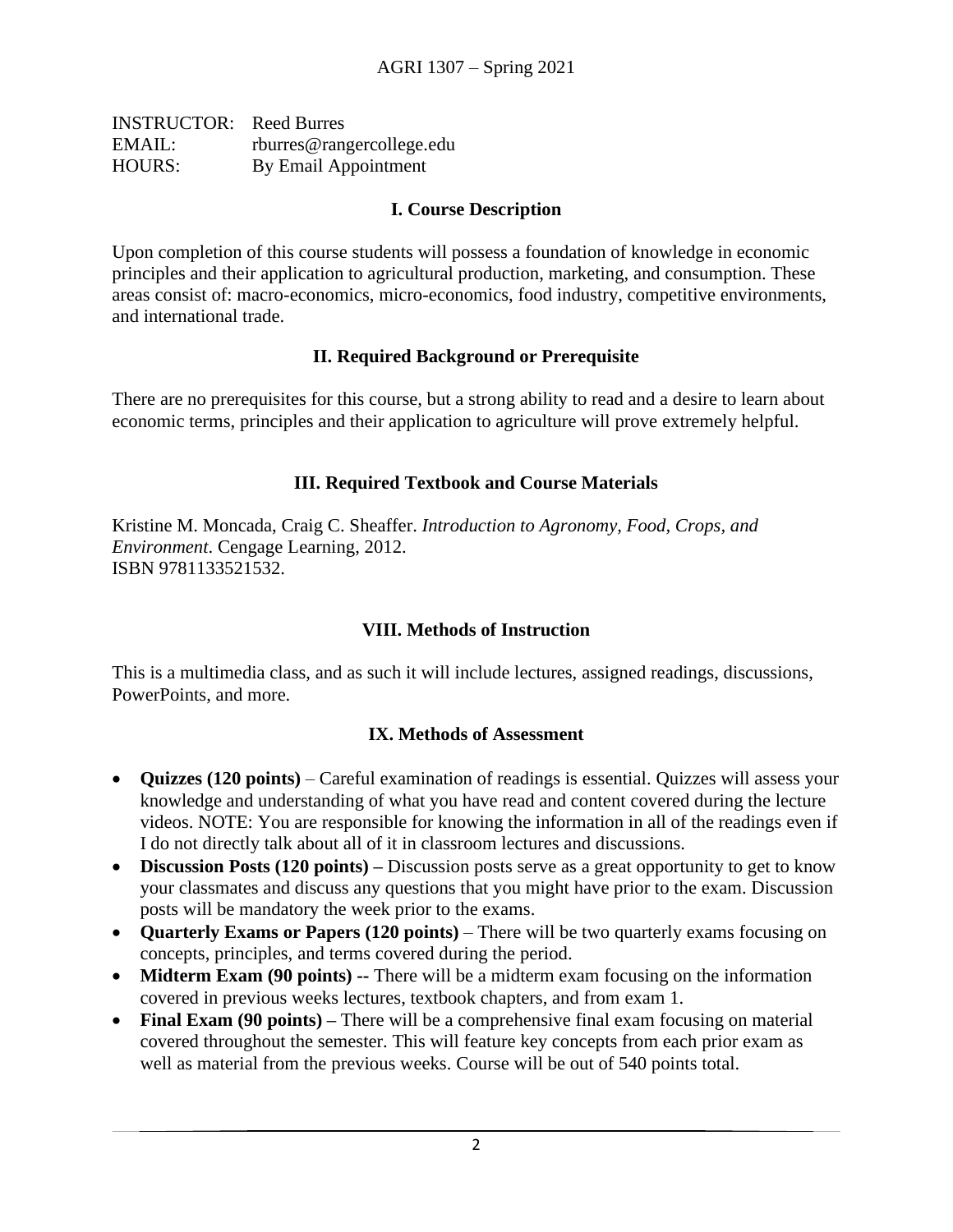Grading scale:  $A = 90-100\%$   $B = 80-89$   $C = 70-79$   $D = 60-69$   $F = Below 60$ 

#### **X. Course/Online Classroom Policies**

The following rules and guidelines about online classroom behavior are to be memorized, internalized, and strictly adhered to. Failure to do so will negatively impact your experience of this class, not to mention your grade.

- 1. **Turn in assignments on time.** By accepting this syllabus, you agree to accept a score of zero on any late work.
- 2. **Professionalism:** Please be courtesy of your peers in discussion posts. Work to maintain professionalism and promote a conducive learning environment.
- 3. **Don't cheat.** Any assignment reflecting cheating, plagiarism, or any other form of academic dishonesty will receive a grade of zero. A second instance will result in automatic failure of the class and a report being filed with Ranger College's Vice President of Instruction. The consequences of this report can be quite severe for your academic future. For more details, see the section of the Ranger College Catalog (available at www.rangercollege.edu/catalog.pdf), titled "Student Misconduct," subsection "Academic Dishonesty."
- 4. **Email:** As we are in an online environment, I am happy to communicate with you by email and will do my best to respond within 24 hours during the week. Messages sent over the weekend will be read on Mondays. In the subject line of any email that you send me, please indicate the content of the email. Then begin your message in the following manner:

Dear Mr. Burres,

My name is early and I am in your agronomy class.

#### **XI. Course Outline/Schedule**

Reading assignments and the dates of exams and written assignments are subject to revision as needed. I will announce all revisions in class, post them on Canvas, and do my best to make sure that everyone knows about the changes. If you miss class, you are still responsible for submitting assignments according to any revisions that we make to the schedule.

Week 1: Lecture/PowerPoint, Introduction & Discussion, Week 1 Ouiz, Read Chapters 1 & 2

Week 2: Lecture/PowerPoint, Discussion, Week 2 Quiz, Read Chapters 3 & 4

Week 3: Lecture/PowerPoint, Discussion, Week 3 Quiz, Read Chapter 5 & 6

Week 4: First Exam, Due by Friday, February 11, 11:59PM

Week 5: Lecture/PowerPoint, Week 5 Quiz, Discussion, Read Chapter 7